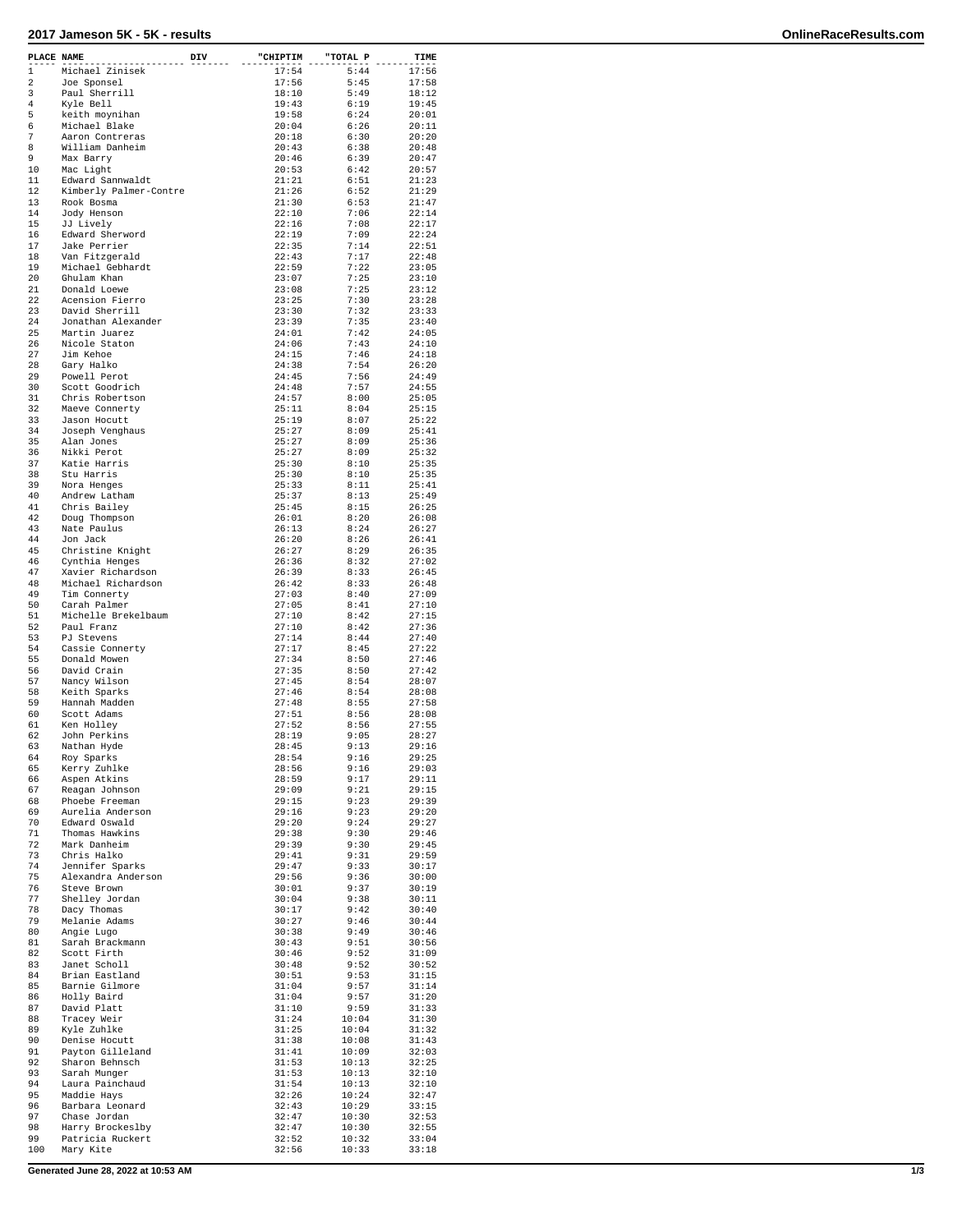## **2017 Jameson 5K - 5K - results OnlineRaceResults.com**

| PLACE NAME |                                  | DIV | "CHIPTIM       | "TOTAL P       | TIME           |
|------------|----------------------------------|-----|----------------|----------------|----------------|
| 101        | Sue Reichert                     |     | 33:00          | 10:35          | 33:10          |
| 102        | Alaina Scher                     |     | 33:32          | 10:45          | 33:43          |
| 103        | Christopher Smith                |     | 34:02          | 10:54          | 34:11          |
| 104        | Leslie Brimmage                  |     | 34:24          | 11:02          | 34:45          |
| 105        | Suzanne Scott                    |     | 34:24          | 11:02          | 34:38          |
| 106        | Vincent VanBuren                 |     | 34:25          | 11:02          | 34:35          |
| 107        | Stacy George                     |     | 34:52          | 11:11          | 35:04          |
| 108        | Bobby Day                        |     | 34:53          | 11:11          | 35:05          |
| 109        | Emily Swift                      |     | 34:55          | 11:11          | 35:07          |
| 110        | Don Nadon                        |     | 35:06          | 11:15          | 35:19          |
| 111<br>112 | Sarah Buchanan                   |     | 35:22          | 11:20          | 35:44          |
| 113        | Joe Huerta                       |     | 35:25<br>35:32 | 11:21<br>11:23 | 35:45<br>35:55 |
| 114        | Abby Lee<br>Elizabeth Wirtz      |     | 35:54          | 11:30          | 36:13          |
| 115        | David Halko                      |     | 35:54          | 11:30          | 36:13          |
| 116        | Jim Chamberlin                   |     | 36:04          | 11:34          | 36:39          |
| 117        | Jake Johnson                     |     | 36:21          | 11:39          | 36:28          |
| 118        | Hayden Johnson                   |     | 36:24          | 11:40          | 36:31          |
| 119        | Colton Bostick                   |     | 36:24          | 11:40          | 36:38          |
| 120        | Kim Ralph                        |     | 36:26          | 11:41          | 36:36          |
| 121        | Barbara J Paulus                 |     | 36:41          | 11:45          | 36:56          |
| 122        | Eulaio Perez                     |     | 37:37          | 12:03          | 37:37          |
| 123        | Godfrey Baldwin                  |     | 38:03          | 12:12          | 38:51          |
| 124        | Donna Powell                     |     | 38:08          | 12:13          | 38:23          |
| 125        | Philip Burger                    |     | 38:11          | 12:14          | 38:20          |
| 126        | Jeni Gwinn                       |     | 38:49          | 12:26          | 39:19          |
| 127        | Dime Parson<br>Deenie Piland     |     | 38:49          | 12:26          | 39:19          |
| 128        |                                  |     | 39:10          | 12:33          | 39:40          |
| 129<br>130 | Brian Crooks<br>Diane Loewe      |     | 39:21<br>39:50 | 12:37<br>12:46 | 39:48          |
| 131        | Ellie Staton                     |     | 39:50          | 12:46          | 39:59<br>40:05 |
| 132        | Rachel Wallis                    |     | 39:57          | 12:48          | 40:30          |
| 133        | Lilly Brinkmeyer                 |     | 40:01          | 12:50          | 40:22          |
| 134        | Cheryl Brinkmeyer                |     | 40:05          | 12:51          | 40:25          |
| 135        | Jacob Thomas                     |     | 40:28          | 12:58          | 40:45          |
| 136        | Dawn Lettie                      |     | 40:32          | 12:59          | 40:48          |
| 137        | Jennifer Crooks                  |     | 40:42          | 13:03          | 41:09          |
| 138        | Debbie Benavidez                 |     | 40:58          | 13:08          | 41:16          |
| 139        | Patty Sherrill                   |     | 41:04          | 13:10          | 41:19          |
| 140        | Joe Daniels                      |     | 41:04          | 13:10          | 41:23          |
| 141        | Beth Oliver                      |     | 41:17          | 13:14          | 41:31          |
| 142        | Rose Atkins                      |     | 41:29          | 13:18          | 41:41          |
| 143        | Mark Broderick                   |     | 41:32          | 13:19          | 42:01          |
| 144        | Mary-Patt Everest                |     | 41:33          | 13:19          | 41:56          |
| 145        | Brandy Broderick                 |     | 41:33          | 13:19          | 42:02          |
| 146        | Stephanie Molnar                 |     | 41:39          | 13:21          | 41:50          |
| 147        | April Griffin                    |     | 41:49          | 13:24          | 42:07          |
| 148<br>149 | Ebony Rose                       |     | 41:51<br>42:19 | 13:25          | 42:25<br>42:32 |
| 150        | Samatha Oliver<br>Britin Bostick |     | 42:30          | 13:34<br>13:37 | 42:43          |
| 151        | Lisa Brown                       |     | 42:43          | 13:41          | 43:02          |
| 152        | Dustin James                     |     | 42:50          | 13:44          | 43:16          |
| 153        | David Pina                       |     | 42:57          | 13:46          | 43:22          |
| 154        | Delilah Palmer                   |     | 44:04          | 14:07          | 44:24          |
| 155        | Andrea Kurtz                     |     | 44:27          | 14:15          | 44:43          |
| 156        | Audrey Bledsoe                   |     | 44:39          | 14:19          | 45:00          |
| 157        | Jennifer Venghaus                |     | 45:37          | 14:37          | 45:50          |
| 158        | Rennie Bauer                     |     | 45:37          | 14:37          | 45:51          |
| 159        | Glenn Dishong                    |     | 46:00          | 14:45          | 46:17          |
| 160        | Gloria Stone                     |     | 46:25          | 14:53          | 46:40          |
| 161        | Kathy Gibeau                     |     | 46:26          | 14:53          | 46:41          |
| 162        | Olive Connerty                   |     | 46:33          | 14:55          | 46:43          |
| 163        | Sonya Ewald                      |     | 46:35          | 14:56          | 47:17          |
| 164        | Ben Lake                         |     | 47:13          | 15:08          | 47:48          |
| 165<br>166 | Jennifer Lake<br>Virgina Kelly   |     | 47:13<br>47:18 | 15:08<br>15:10 | 47:48<br>47:48 |
| 167        | Jim Norys                        |     | 47:27          | 15:13          | 48:01          |
| 168        | Nancy Day                        |     | 47:32          | 15:14          | 47:43          |
| 169        | Jerome Brimmage                  |     | 47:39          | 15:16          | 48:01          |
| 170        | Mary Elizabeth Hair              |     | 48:10          | 15:26          | 48:35          |
| 171        | Scott Huffman                    |     | 48:20          | 15:29          | 48:27          |
| 172        | Harrison VanBuren                |     | 49:37          | 15:54          | 49:46          |
| 173        | Katherine Davidson               |     | 49:53          | 15:59          | 50:05          |
| 174        | Barbara Owens                    |     | 50:10          | 16:05          | 50:31          |
| 175        | Alecia Carver                    |     | 50:12          | 16:05          | 50:41          |
| 176        | Leona Moore                      |     | 50:23          | 16:09          | 50:42          |
| 177        | Ashlyn Mott                      |     | 50:52          | 16:18          | 51:23          |
| 178<br>179 | Shirley Grona                    |     | 51:14<br>51:15 | 16:25          | 51:47<br>51:47 |
| 180        | Kim Farrell<br>Terri Shively     |     | 51:22          | 16:26<br>16:28 | 51:33          |
| 181        | Josephine de Oro-Coope           |     | 51:22          | 16:28          | 51:34          |
| 182        | Tom Jameson                      |     | 51:53          | 16:38          | 52:14          |
| 183        | Carolyn Jameson                  |     | 51:55          | 16:38          | 52:15          |
| 184        | Lori Pettigrew                   |     | 52:07          | 16:42          | 52:26          |
| 185        | Kimberly Ramirez                 |     | 52:08          | 16:43          | 52:26          |
| 186        | Philip Owens                     |     | 53:28          | 17:08          | 53:55          |
| 187        | Nancy Dishong                    |     | 53:35          | 17:10          | 53:54          |
| 188        | Nancy Phillips                   |     | 53:35          | 17:10          | 54:03          |
| 189        | Donna Jung                       |     | 53:40          | 17:12          | 55:41          |
| 190        | Colleen Gibbs                    |     | 54:19          | 17:25          | 55:00          |
| 191        | Liana Dishong                    |     | 54:37          | 17:30          | 54:55          |
| 192        | Dottie Westerfield               |     | 54:43          | 17:32          | 55:10          |
| 193        | Carl Westerfield                 |     | 54:51          | 17:35          | 55:18          |
| 194        | Susan Firth                      |     | 54:52          | 17:35          | 55:18          |
| 195<br>196 | Jennifer Goodman                 |     | 55:02          | 17:38          | 55:02<br>55:38 |
| 197        | Holly Stevens<br>Greg Diehnelt   |     | 55:08<br>55:11 | 17:40<br>17:41 | 55:38          |
| 198        | Roberto Ramirez                  |     | 57:40          | 18:29          | 58:16          |
| 199        | Faith Ramirez                    |     | 57:41          | 18:29          | 58:18          |
| 200        | Vicky Biggs                      |     | 57:42          | 18:30          | 58:19          |
|            |                                  |     |                |                |                |

**Generated June 28, 2022 at 10:53 AM 2/3**